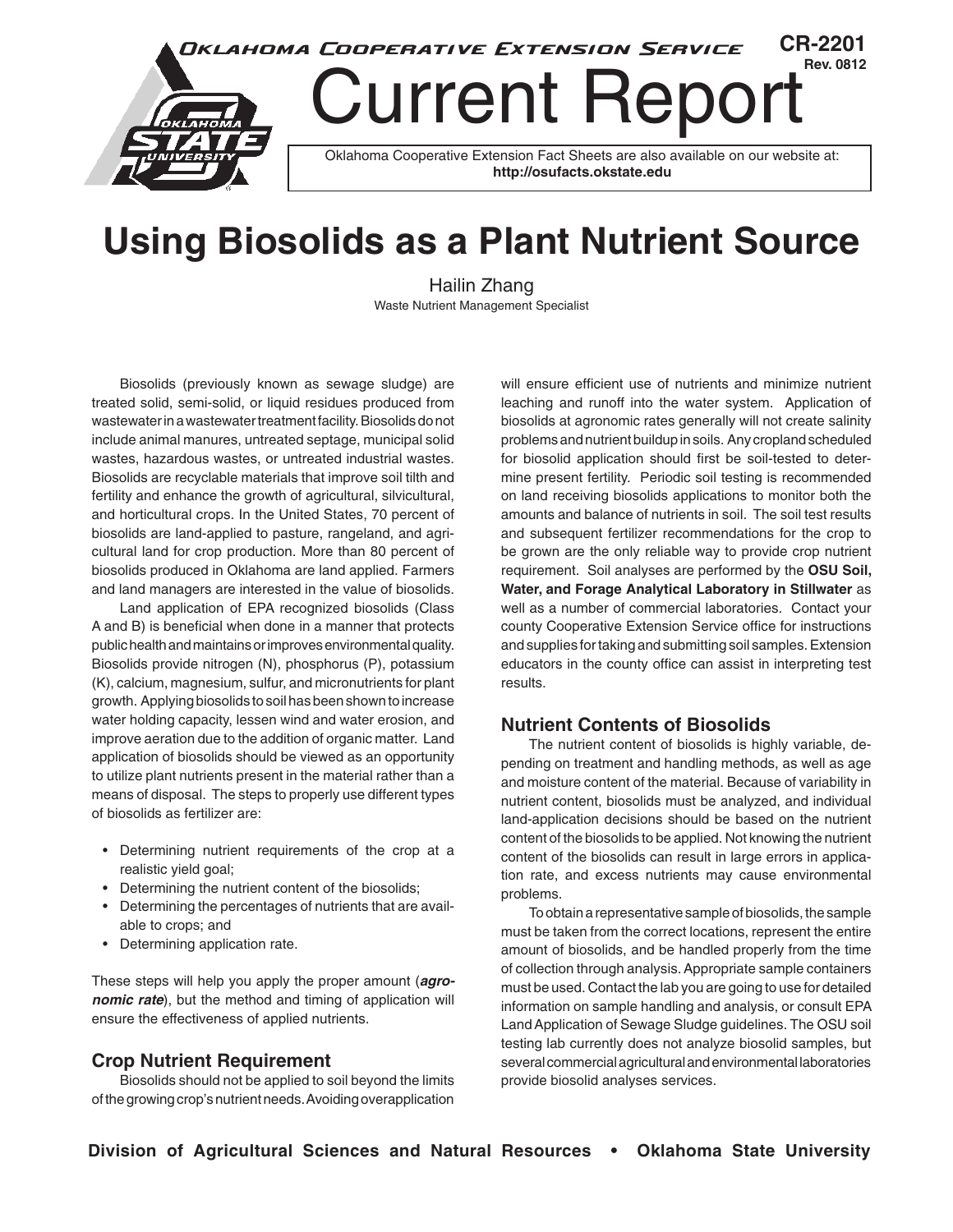## **Nutrient Availability of Biosolids to Crops**

Nutrients in biosolids cannot be substituted for those in commercial fertilizer on a pound-for-pound basis, because not all nutrients on the biosolids analysis report are readily available to a crop in the year of application. Some elements are released when organic matter is decomposed by microorganisms. Other elements can combine with soil constituents, making them unavailable to the crop.

Nitrogen availability during the year of application varies. Potentially, all of the inorganic N including ammonium-N (NH $_4$ -N) and nitrate-N (NO $_3$ -N) are readily available and can be utilized by plants. However, if biosolids are applied on the soil surface and not quickly incorporated, considerable NH $_{\textrm{\tiny{4}}}$ -N will be lost to the air as ammonia (NH $_{\textrm{\tiny{3}}})$  gas. The ammonium added will be subject to nitrification resulting in rapid formation of nitrate-N, which may be subject to leaching loss. Nitrogen in the organic form must be converted (mineralized) into plant-available inorganic forms. In general, about 10 to 50 percent of the organic N may become available the year of application, 5 to 20 percent will be available the second year. Smaller amounts will be available the third and fourth year. Plant-available nitrogen (**PAN**) should be calculated based on research established availability indexes listed in Table 1. The following formula describes plant-available nitrogen.

#### PAN = All Organic N mineralized + NH<sub>4</sub>-N (1/2, if surface applied)+ NO<sub>3</sub>-N

For example, the biosolids was produced by anaerobic digestion and the PAN is:

#### PAN = Organic N x 0.2 + NH<sub>4</sub> -N (1/2 if surface applied) **+ NO<sup>3</sup> -N**

The availability of phosphorus in biosolids is considered about 50 percent that of commercial fertilizer.

### **Application Rates**

Land application rates should be based on the nutrient requirements of the crop being grown (*Agronomic Rate*). Land application at a rate that is too low will not provide sufficient nutrients, while supplying excess nutrients is a waste of resources, may result in ground or surface water pollution, and may eventually depress crop growth and yields. Soil testing, biosolids analysis, irrigation water analysis, and proper estimation of yield goal are necessary to calculate proper agronomic application rates of biosolids and additional fertilizers. If biosolids are applied to the same field continuously, nitrogen credits should be given to previous year's application due to biosolids' residual properties. Follow the seven steps in the attached worksheet to calculate the application rate.

Federal and state regulations should be followed as to which nutrient should act as the base for the application rate. Oklahoma regulation (Title 252) requires that *"Annual sludge land application shall not exceed nitrogen and phosphorus rates for the crop grown."* Check with the Department of Environmental Quality regarding other regulations governing land application of biosolids.

#### **Methods of Application**

Liquid biosolids can be applied by surface spreading utilizing farm tractors, tank wagons, tank trucks, and portable or fixed irrigation systems. Incorporation by plowing or other tillage operations within 24 hours after surface application is required in Oklahoma. Incorporation can reduce ammonia volatilization and runoff, as well as odor. Subsurface injection with injection shanks is the preferred method because of minimum odor and decreased nitrogen loss. Dewatered biosolids can be applied to cropland by surface spreading with equipment typically used for spreading animal manures and then incorporated into soil by plowing or disking. It is important to apply biosolids uniformly and have the applicator calibrated so the targeted rate can be achieved.

#### **Time of Application**

Biosolids should be applied close to plant needs to minimize nutrient loss. Nutrients, especially nitrogen, can be lost through volatilization, denitrification, leaching, and erosion. Therefore, proper timing of biosolids application is essential for efficient use of nutrients and pollution prevention. Biosolids should be applied far enough in advance of the planting dates to allow for reaction with the soil to prevent possible injury to seeds. Biosolids applied during the spring provide the needed starter nutrients for summer crops and release nutrients through mineralization during the growing season of most fall-planted crops. Depending on field availability and weather conditions, biosolids may be applied at alternate times.

|  |  |  |  | Table 1. Estimated Fraction of Organic N Mineralized for Different Biosolids. |  |  |
|--|--|--|--|-------------------------------------------------------------------------------|--|--|
|--|--|--|--|-------------------------------------------------------------------------------|--|--|

| Time after biosolids<br>application (years) | Unstabilized primary<br>and waste | <b>Aerobically Digested</b> | <b>Anaerobically Digested</b> | Composted                |
|---------------------------------------------|-----------------------------------|-----------------------------|-------------------------------|--------------------------|
| $0 - 1$                                     | 0.40                              | 0.30                        | 0.20                          | 0.10                     |
| $1-2$                                       | 0.20                              | 0.15                        | 0.10                          | 0.05                     |
| $2 - 3$                                     | 0.10                              | 0.08                        | 0.05                          | $\overline{\phantom{a}}$ |
| $3 - 4$                                     | 0.05                              | 0.04                        | ٠                             | -                        |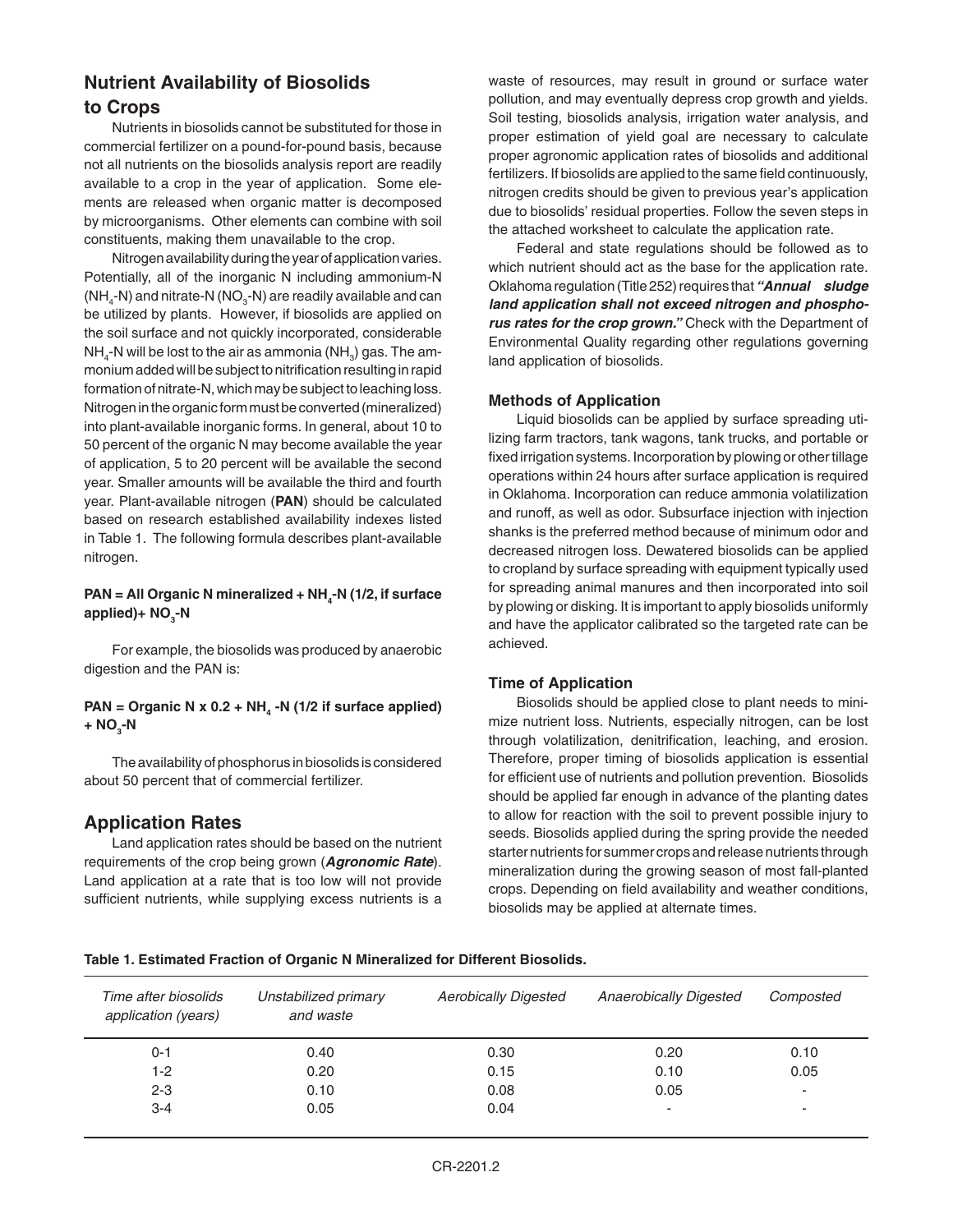# **Biosolids Application Rate Calculation Work Sheet**

| Step 1 | Nutrient needs of crop (lbs./acre)<br>Recommendations based on soil test results and a realistic yield goal.                                                                                                                                                                                                                                                                                                                    | N<br>$P_2O_5$<br>$K_0$ O                        | $=$ $\qquad$                                                  |                                                                                                                                                                                                                                                                                                                                                                                                                                                                                    |
|--------|---------------------------------------------------------------------------------------------------------------------------------------------------------------------------------------------------------------------------------------------------------------------------------------------------------------------------------------------------------------------------------------------------------------------------------|-------------------------------------------------|---------------------------------------------------------------|------------------------------------------------------------------------------------------------------------------------------------------------------------------------------------------------------------------------------------------------------------------------------------------------------------------------------------------------------------------------------------------------------------------------------------------------------------------------------------|
| Step 2 | Total nutrient value of biosolids (lbs./ton or lbs./1000gal.)<br>Based on biosolids analysis of a representative sample collected close to time<br>of application. If total nitrogen (TN) instead of org-N, or percent and ppm instead of<br>Ibs./ton are given, use the following conversion:<br>lbs./ton = 20 x %; or lbs./ton = 20 x ppm/10,000<br>Org-N = Total Nitrogen (TN) – (NH <sub>4</sub> -N) – (NO <sub>3</sub> -N) | Org-N<br>$NO3-N$<br>$NH_{4}$ -N<br>$\sf P$<br>K | $=$<br>$=$<br>$\begin{array}{c} \equiv \\ \equiv \end{array}$ |                                                                                                                                                                                                                                                                                                                                                                                                                                                                                    |
| Step 3 | Determine available nutrients (lbs./ ton or lbs./1000 gal.)<br>PAN = Org-N x 0.2 (anaerobically digested, from Table 1)<br>+ $NO3$ -N + NH <sub>4</sub> -N x 0.5 (surface applied)<br>+ Org-N x 0.1 (if any applied previous year, from Table 1)<br>$P_2O_5 = P \times 2.29$ $K_2O = K \times 1.20$<br>Available $P_5O_5 = 0.5$ x total $P_5O_5$ (lbs./ton)                                                                     | <b>PAN</b><br>$P_2O_5$<br>K <sub>2</sub> O      | $=$ $\,$                                                      |                                                                                                                                                                                                                                                                                                                                                                                                                                                                                    |
| Step 4 | Calculate the rates of application needed for N, P, and K<br>(tons/acre or 1000 gal. /acre)<br>Divide values from Step 1, nutrient needs, by values from Step 3, available nutrients.                                                                                                                                                                                                                                           | $P_2O_5$<br>$K_0O$                              |                                                               | $=$ $\begin{tabular}{ll} \multicolumn{1}{l}{} & \multicolumn{1}{l}{} & \multicolumn{1}{l}{} \\ \multicolumn{1}{l}{} & \multicolumn{1}{l}{} & \multicolumn{1}{l}{} \\ \multicolumn{1}{l}{} & \multicolumn{1}{l}{} & \multicolumn{1}{l}{} \\ \multicolumn{1}{l}{} & \multicolumn{1}{l}{} & \multicolumn{1}{l}{} \\ \multicolumn{1}{l}{} & \multicolumn{1}{l}{} & \multicolumn{1}{l}{} \\ \multicolumn{1}{l}{} & \multicolumn{1}{l}{} & \multicolumn{1}{l}{} \\ \multicolumn{1}{l}{}$ |
| Step 5 | Select the rate of biosolids to be applied (tons/acre or 1000 gal./acre)<br>Choose the nutrient for which the biosolids rate are to be based from Step 4.<br>Select the highest of the three if biosolids is used as a complete fertilizer;<br>select the lowest for maximum nutrient efficiency.                                                                                                                               | Rate                                            |                                                               |                                                                                                                                                                                                                                                                                                                                                                                                                                                                                    |
| Step 6 | Determine the amount of available nutrients being applied (lbs./acre)<br>at the chosen rate<br>Multiply the rate, Step 5, by available nutrients, Step 3.                                                                                                                                                                                                                                                                       | N<br>$P_2O_5$<br>$K_0$ O                        | $=$                                                           |                                                                                                                                                                                                                                                                                                                                                                                                                                                                                    |
| Step 7 | Determine amount of supplemental nutrients needed (lbs./acre)<br>Subtract nutrients applied, Step 6, from nutrients needed, Step 1.<br>If the difference is negative, enter zero.                                                                                                                                                                                                                                               | N<br>$P_2O_5$<br>K <sub>2</sub> O               | $=$                                                           |                                                                                                                                                                                                                                                                                                                                                                                                                                                                                    |